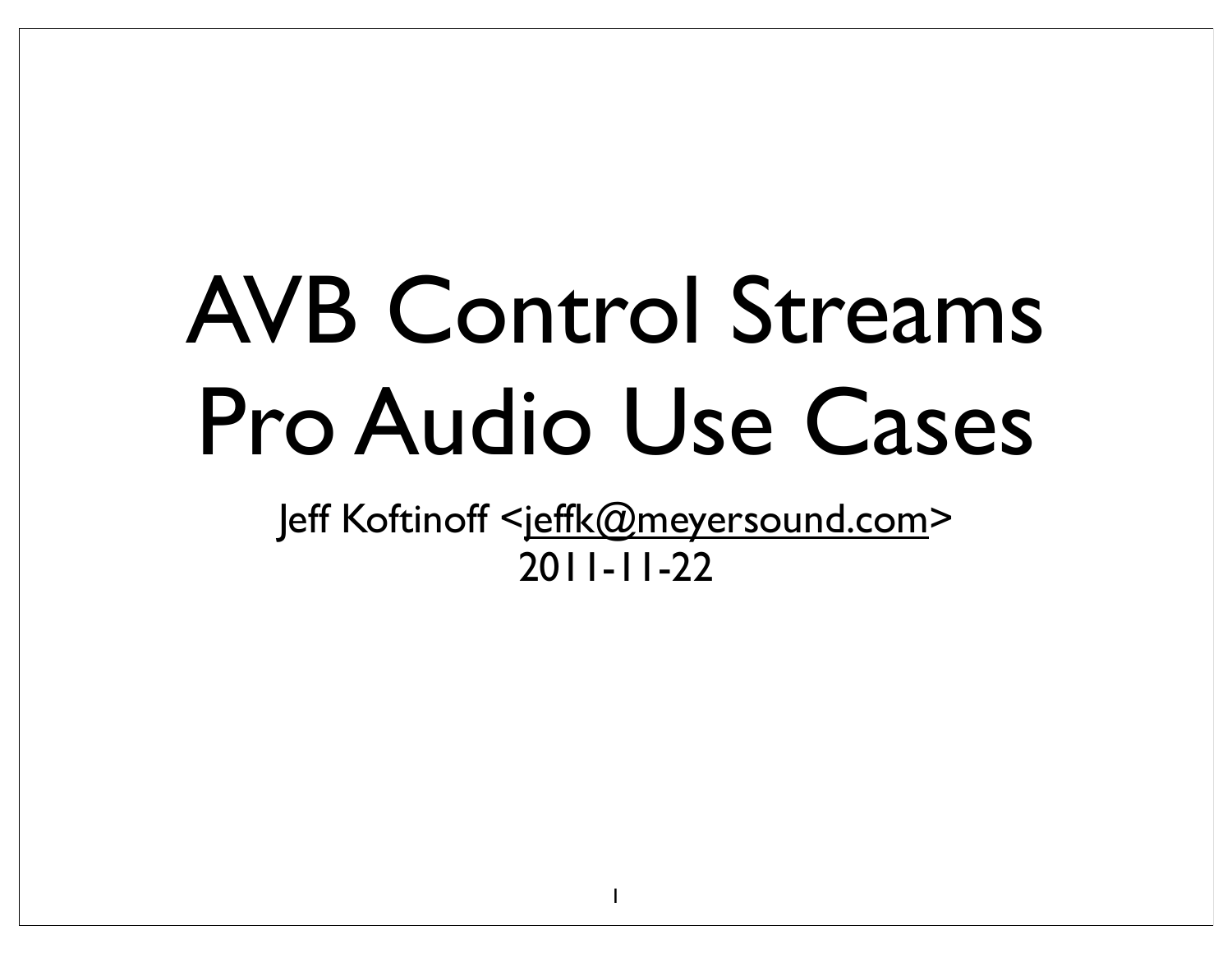

- Correlated audio is processed by 4 audio processors, each generating two 8 channel streams.
- Processed audio is output by 64 speakers
- Controller adjusts parameters on all processors which affect audio on all speakers simultaneously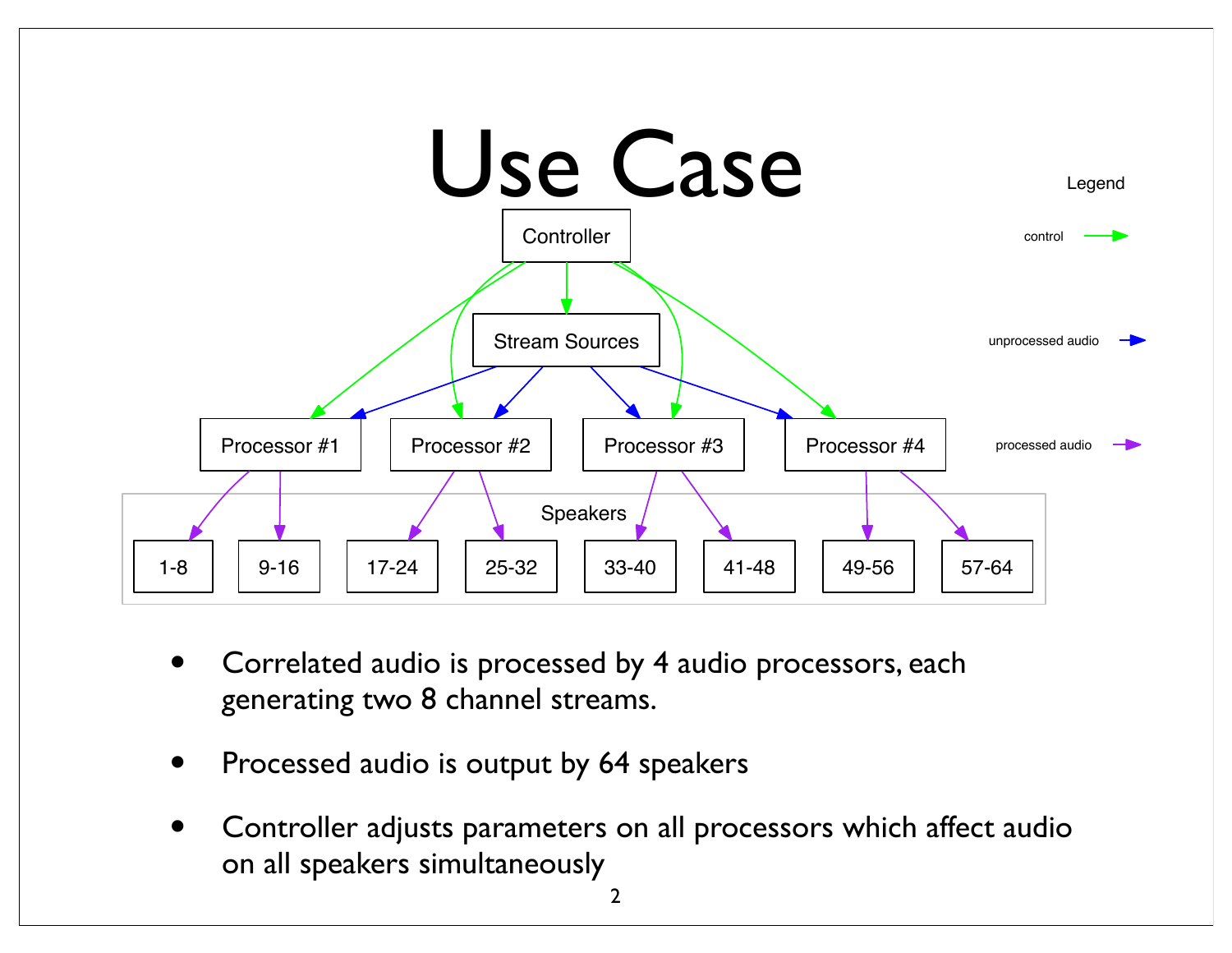#### Use Case

- Audio control points such as mute and level are applied in all processors in order to adjust the sound field for the audience.
- If the audio control points are not applied on the correct sample in all processors, the audience will perceive annoying discontinuities in the sound field.
- Because of processing audio buffering, a 10 µs delay in one packet could cause a much larger delay to apply the desired change.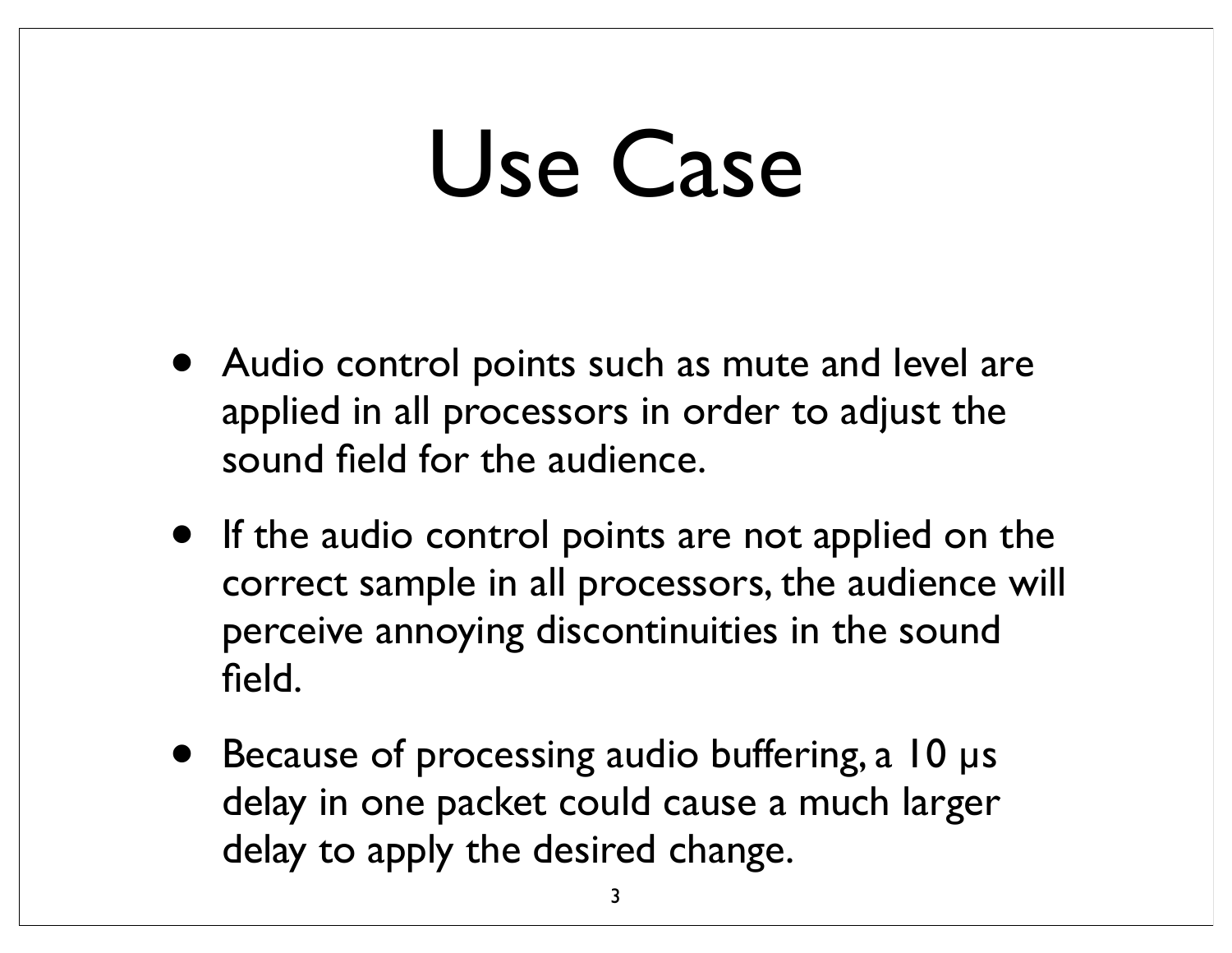#### Use Case

- Sample accurate control point changes are required
- Control point changes and audio streams are both effectively part of the live performance
- AVB audio during a live performance has bandwidth guarantees via SRP, and AVB Control Streams need the same guarantees for a simple lost or delayed 'unmute' can be disastrous during a show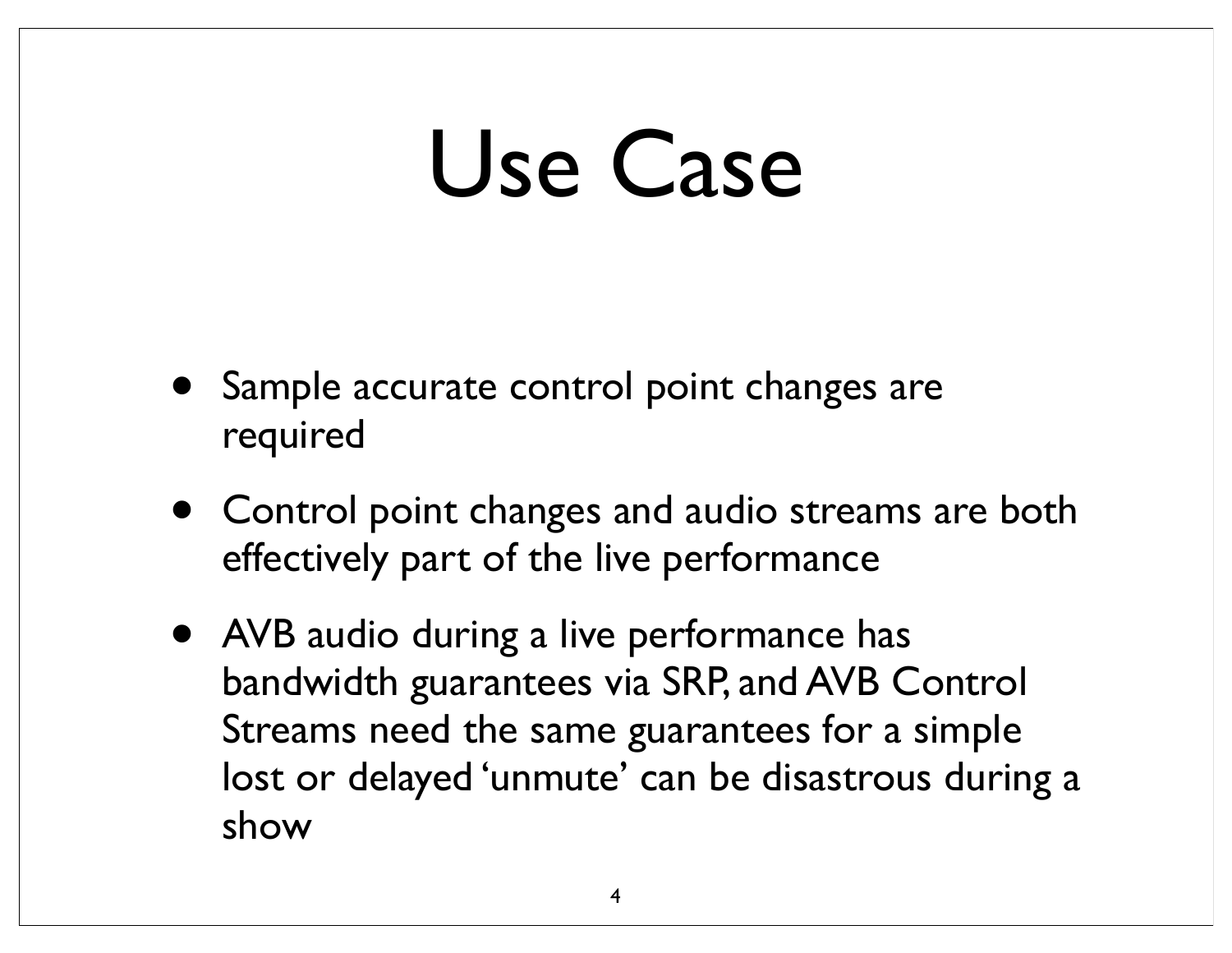## Summary

- We are now using distributed systems with related media and control
- We expect AVB media streams to be low latency with accurate presentation times, using IEEE Std 802.1Q-2011 ( FQTSS and SRP )
- Control points affecting audio must be applied at the correct time
- Especially important when control events relate to performer events and audio content events
- Control events on multiple devices with related media are very sensitive to the relative timing of control point changes
- We need real time controls to also benefit from the capabilities of AVB protocols - even if they are not IEEE P1722.1 based control protocols.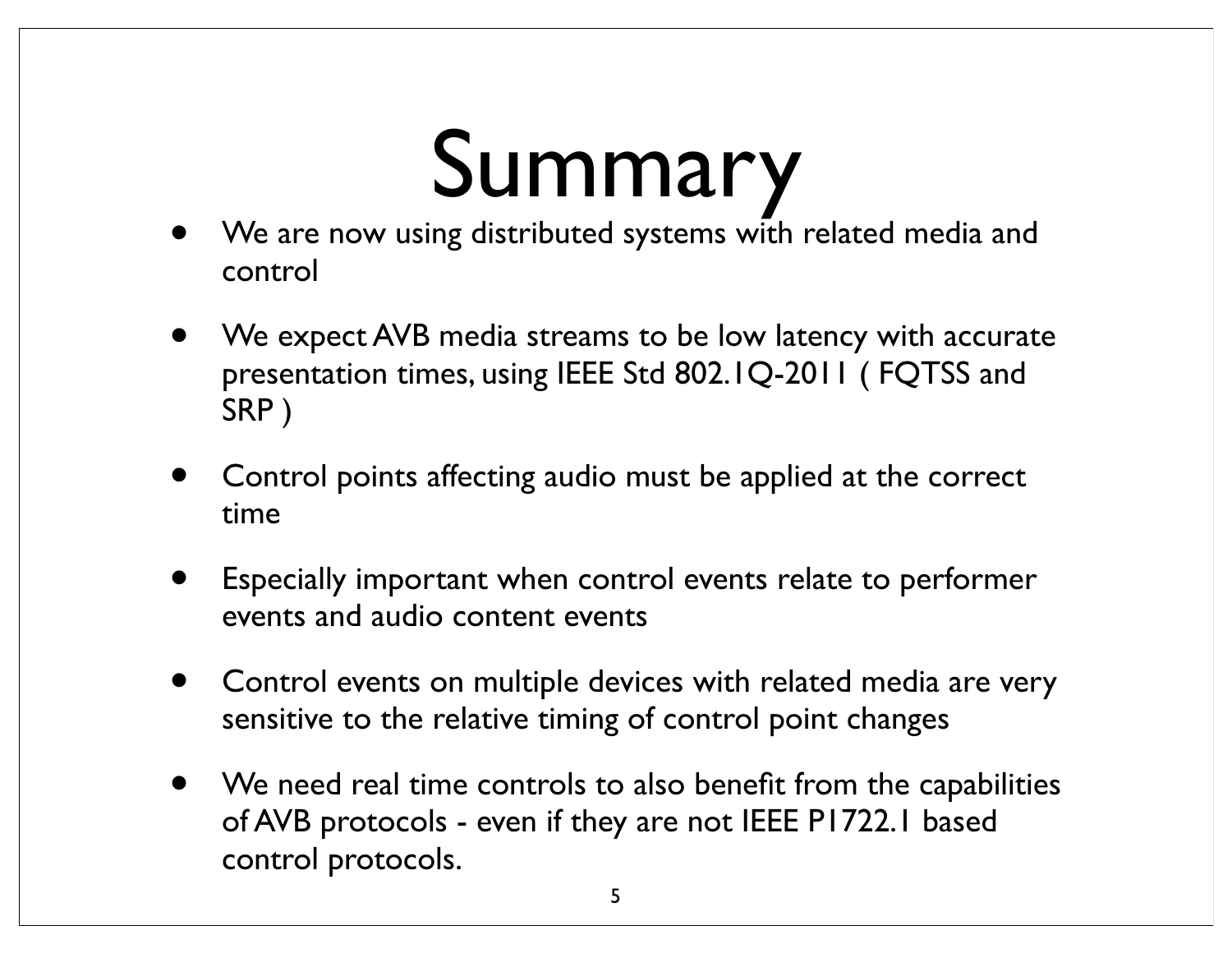### Control Streams

- IEEE Std1722-2011, with iec61883-6 AM824 already supports time division multiplexed MIDI messages which may contain control messages and MIDI System Exclusive messages with submicrosecond accurate time stamps.
- While this combination of packet encodings can be used for the transport of time sensitive control streams, a more efficient and flexible time sensitive control stream format is desired.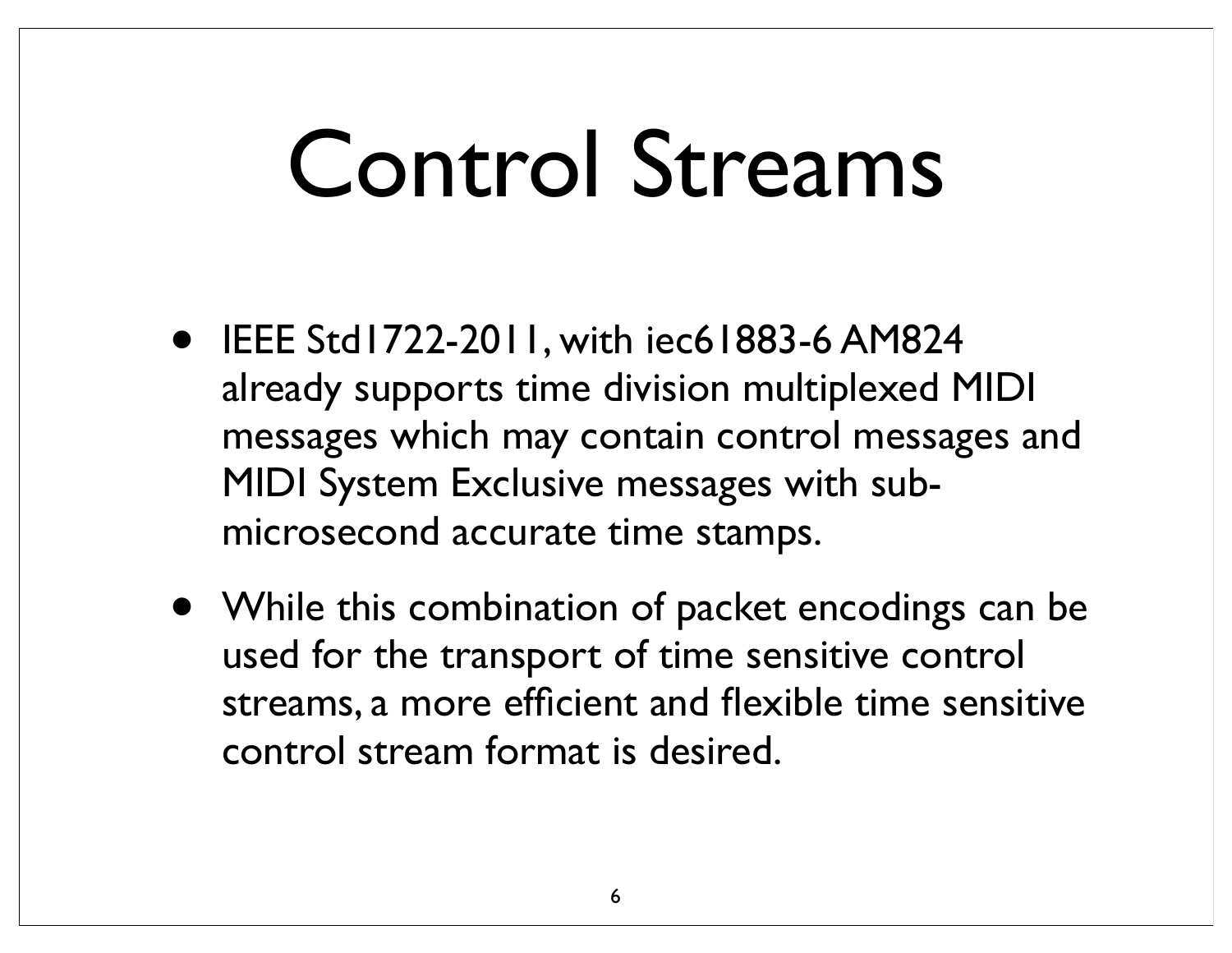### 1722a Control Streams

- A new IEEE 1722 subtype
- Multicast packet contains Stream ID and presentation time
- Transports TDM'd packet based and stream based control protocols
- Contain EUI64 to define encapsulated control protocol information (Control Format Descriptor)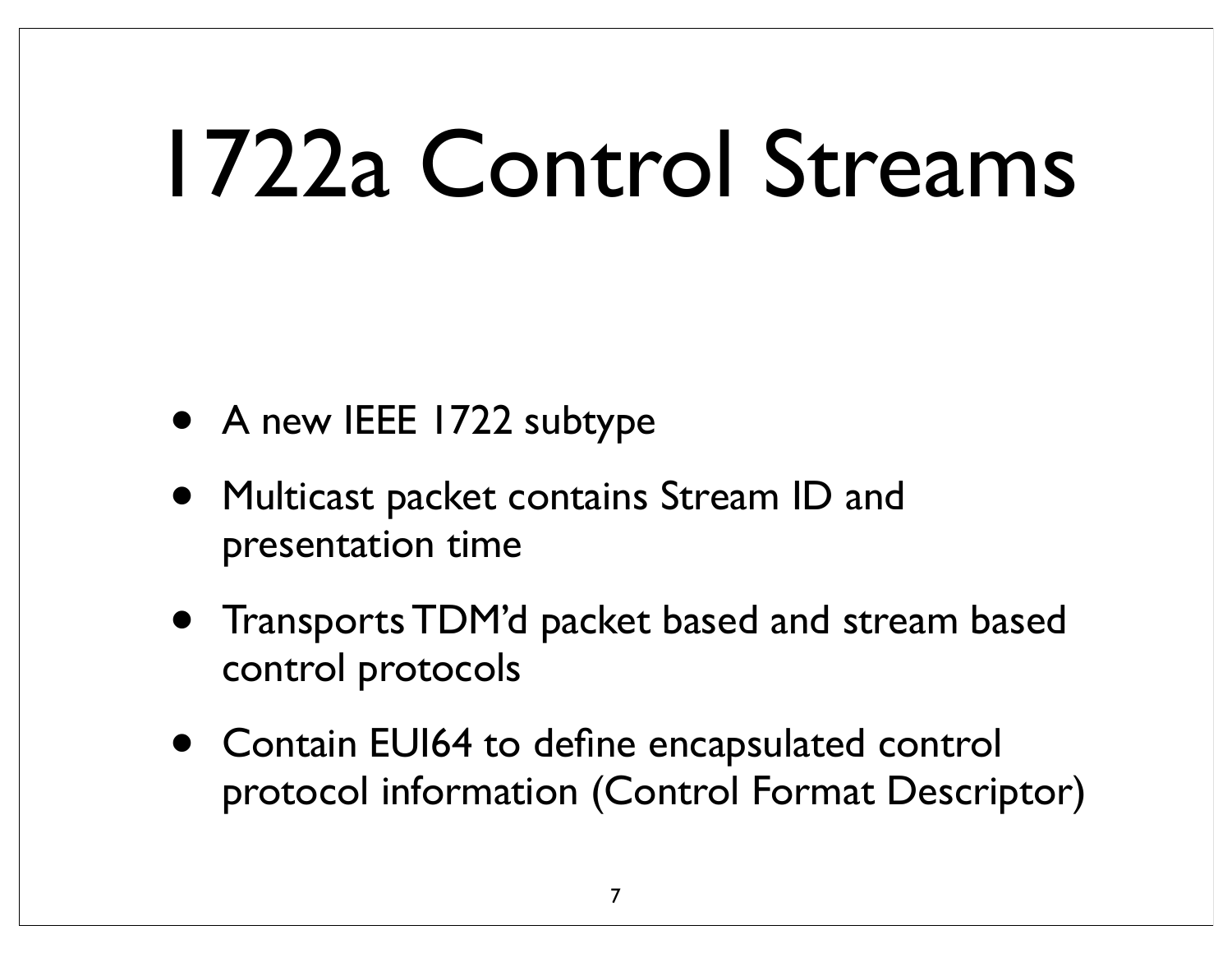## Control Format Descriptor allows:

- Arbitrary IANA TCP/UDP protocols by IANA assigned port
- Existing real time protocols such as Flexray, MOST bus, CANbus, Open Sound Control
- Vendor specific control protocols using organization's OUI24 or OUI36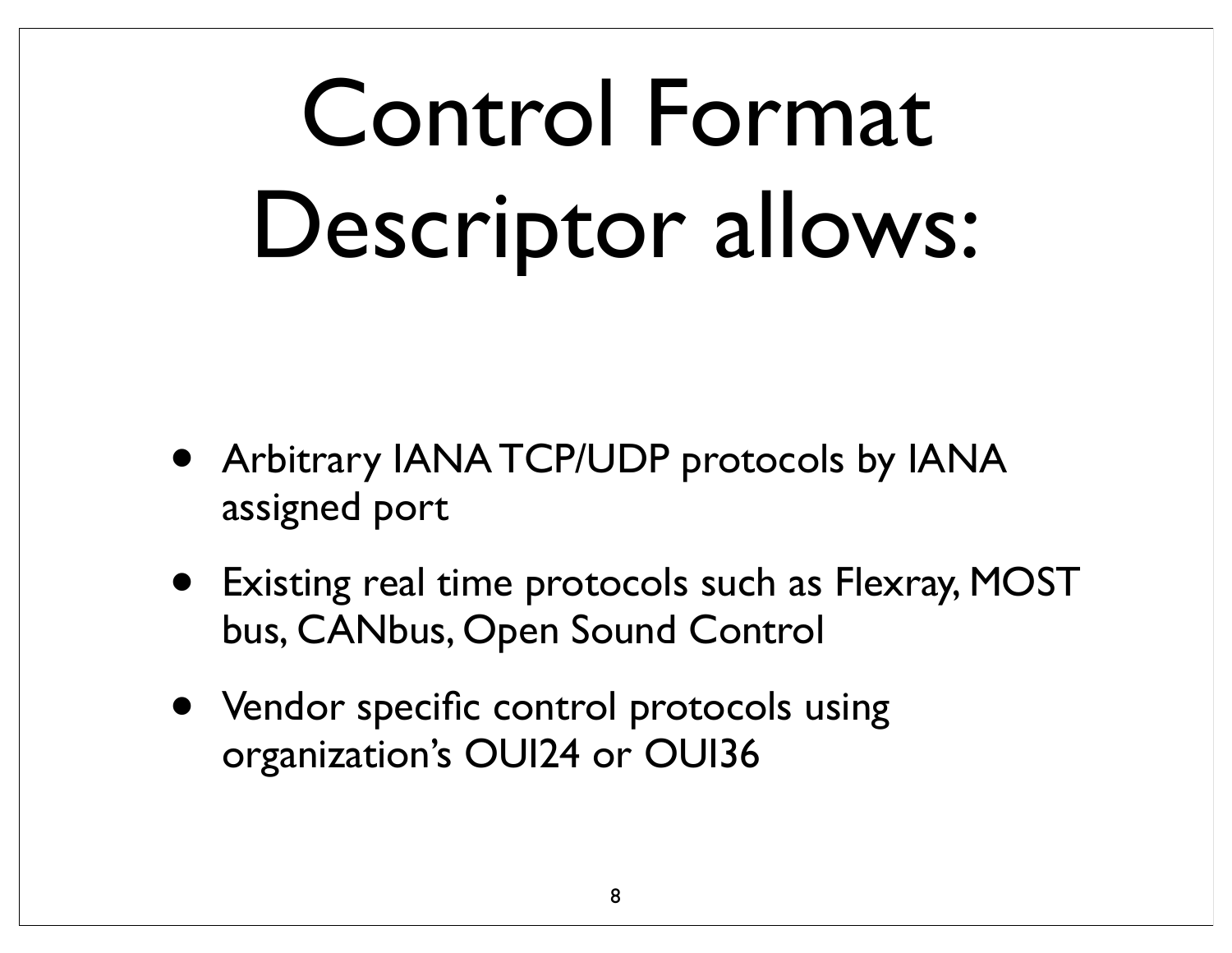## IEEE P1722a Control Streams

Desired to be usable as a transport for:

- Existing UDP and TCP control protocols.
- CAN bus, MOST bus, and Flexray networks for automotive control
- Open Sound Control (OSC)
- IEEE P1722.1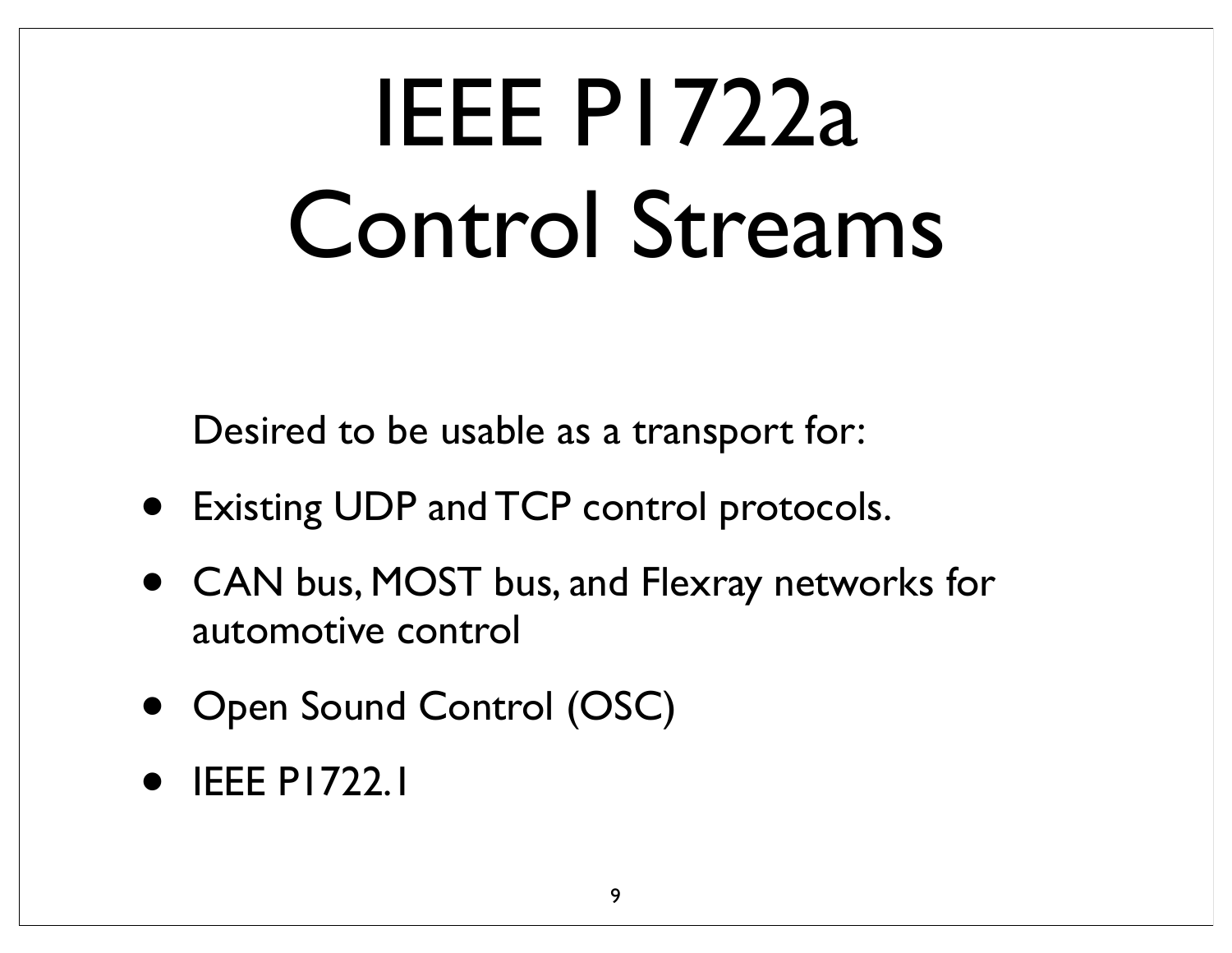### Controllers Need:

- **Accurate time stamping**
- Stream Reservation Protocol support
- Ability to source IEEE 1722a control streams
- To choose reasonable time in the future to use for presentation time
- Ability to sink IEEE 1722a control streams if any time sensitive response back is needed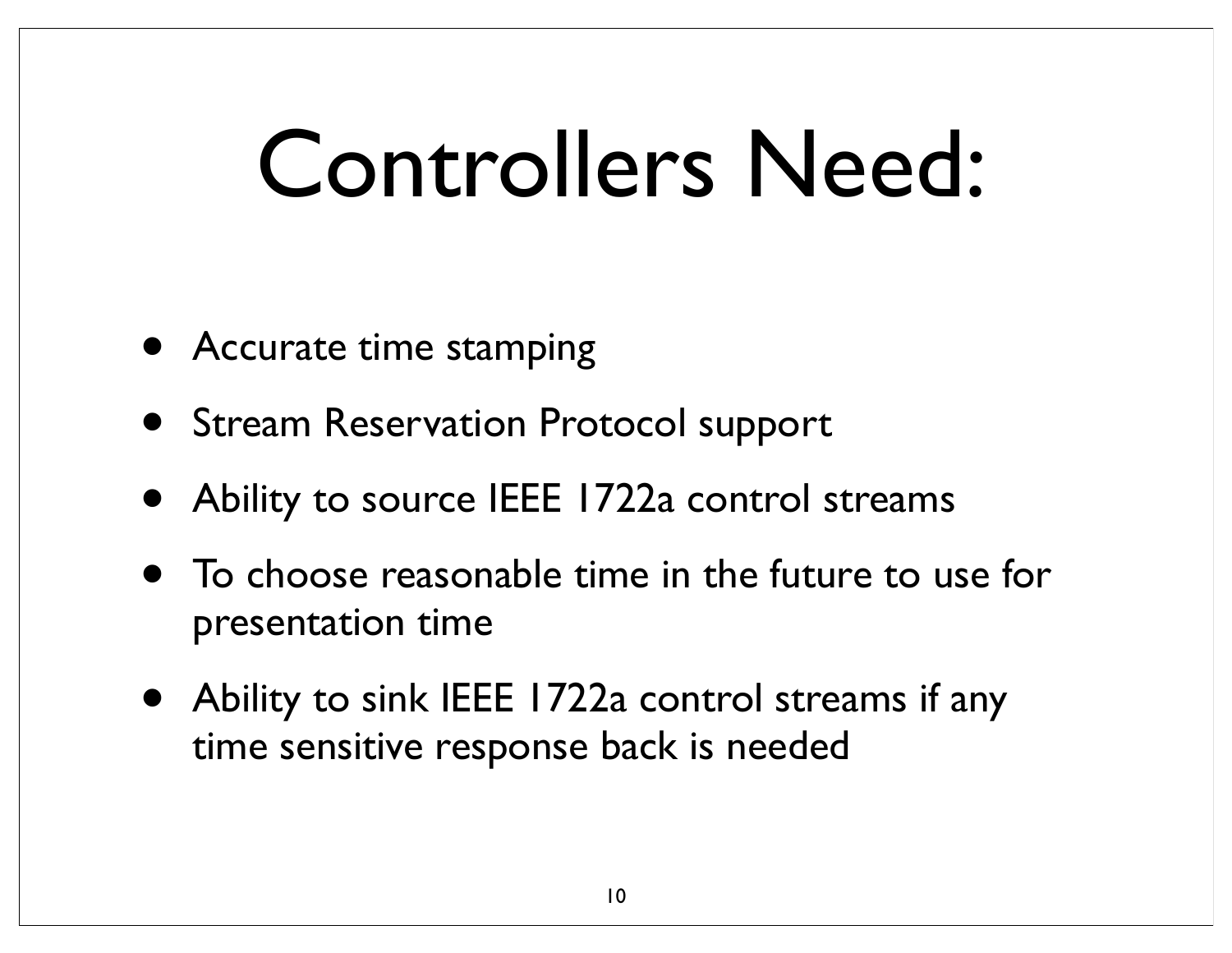## Specifics

- IEEE P1722a Control Streams would be used for changing parameters
- Redundant AVB Control Streams would be used if high reliability is needed
- "Legacy" Layer 2 or Layer 3 protocols would be used for queries and large data transfers and metering
- A simplified AVTPDU can be used to allow customization headers for different CFD's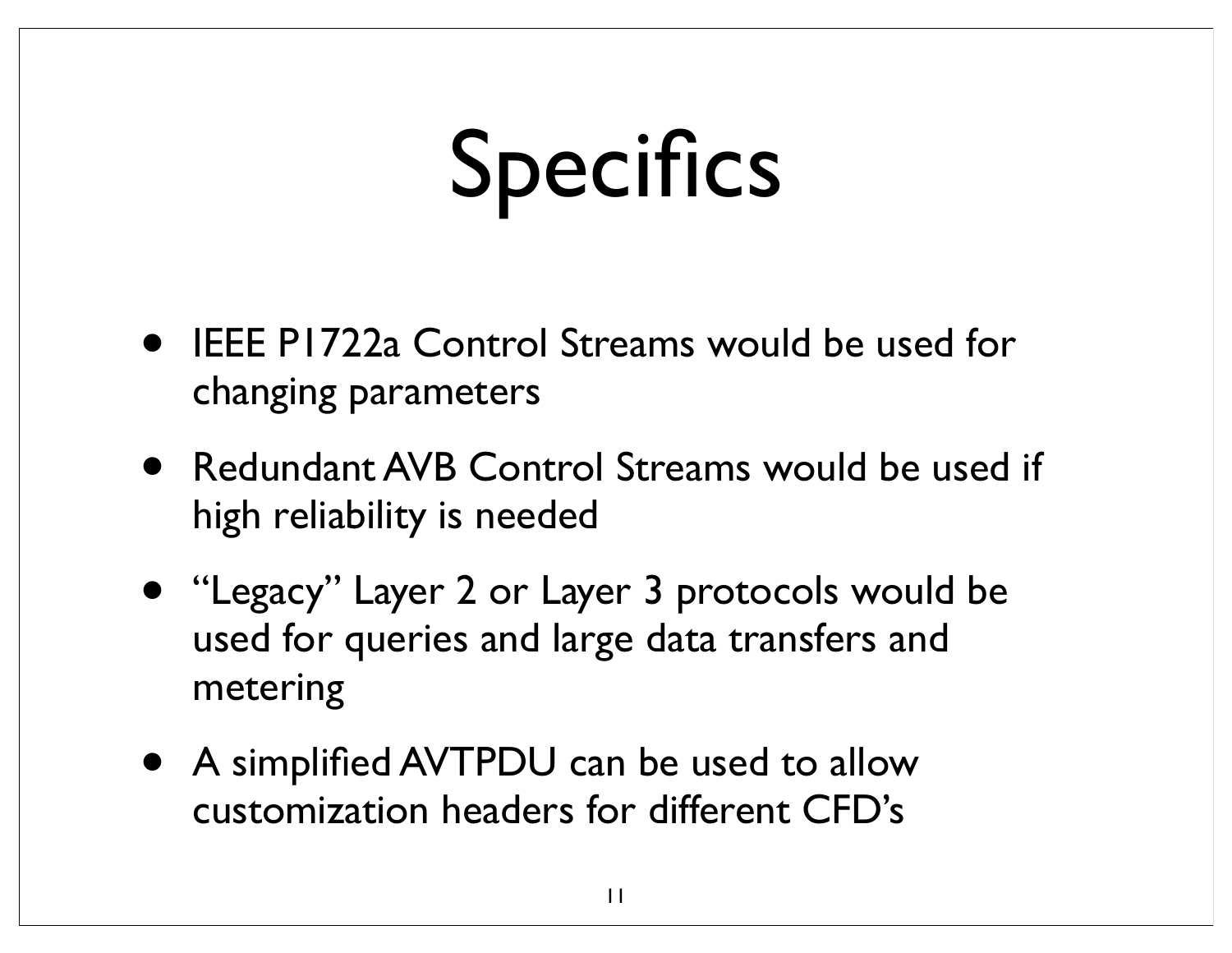## Suggested AVTPDU

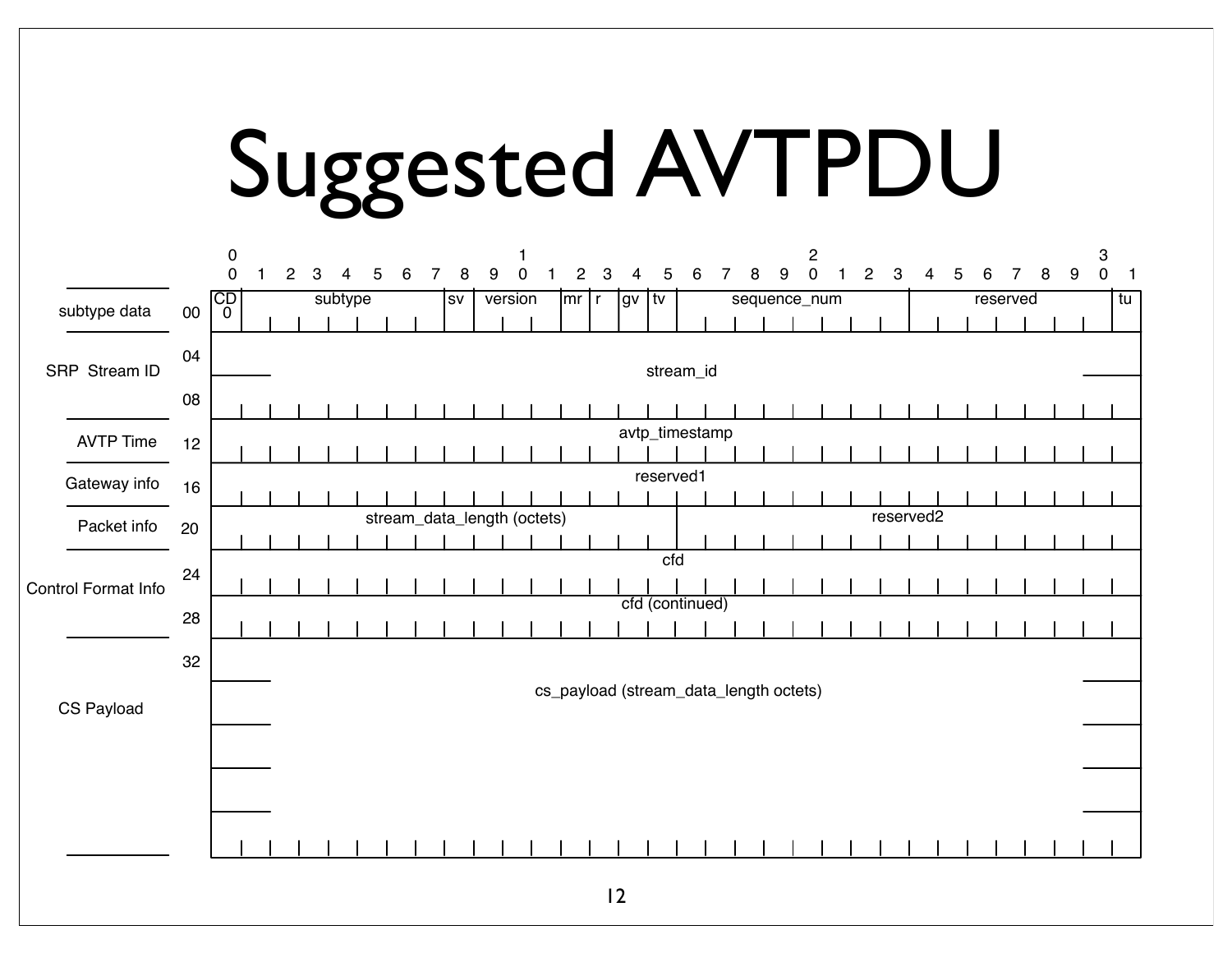# Suggested fields

- **CD** would be "0" (data)
- **subtype** would be 0x04
- **cfd** would be a EUI64
- **reserved1** and **reserved2** would be used as needed and defined for each **cfd**
- **cs\_payload** would be the control data payload
- tv would be interpreted depending on **cfd**
- All other fields would be interpreted in the standard way as per IEEE 1722-2011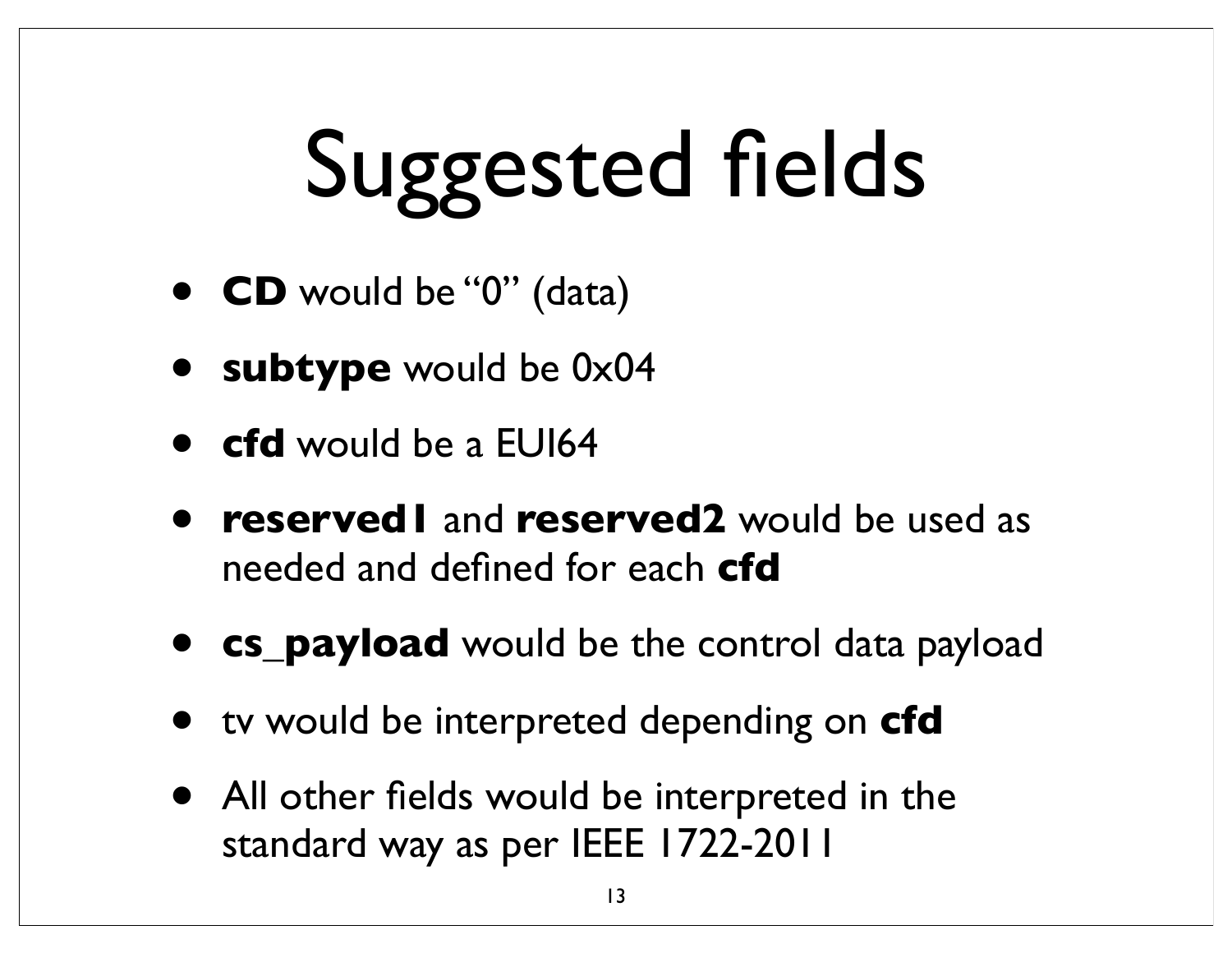### **cfd** definitions

- First 24 or 36 bits of the **cfd** field are IEEE assigned OUI24 or OUI36
- Any vendor can use their OUI in the cfd and use the reserved1 and reserved2 fields as they see fit
- cfd's with the OUI24 of "90-E0-F0" are for IEEE 1722 defined standard control protocols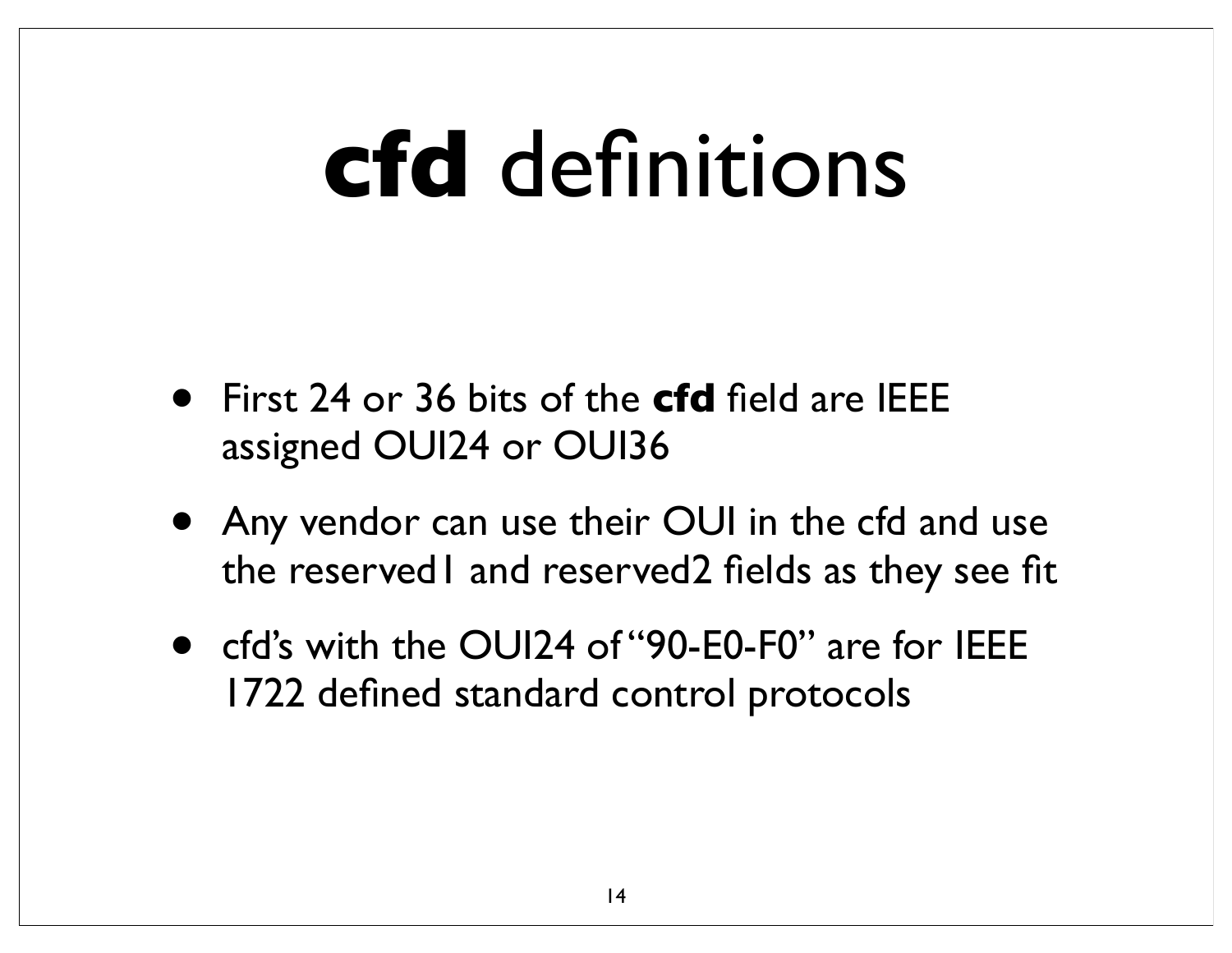#### 90-E0-F0-00-00-00-YY-ZZ

- Specifies a tunneled IEEE 1722 control protocol
- YY specifies the **CD** and **subtype** fields of the control protocol
- ZZ specifies the **version** field of the control protocol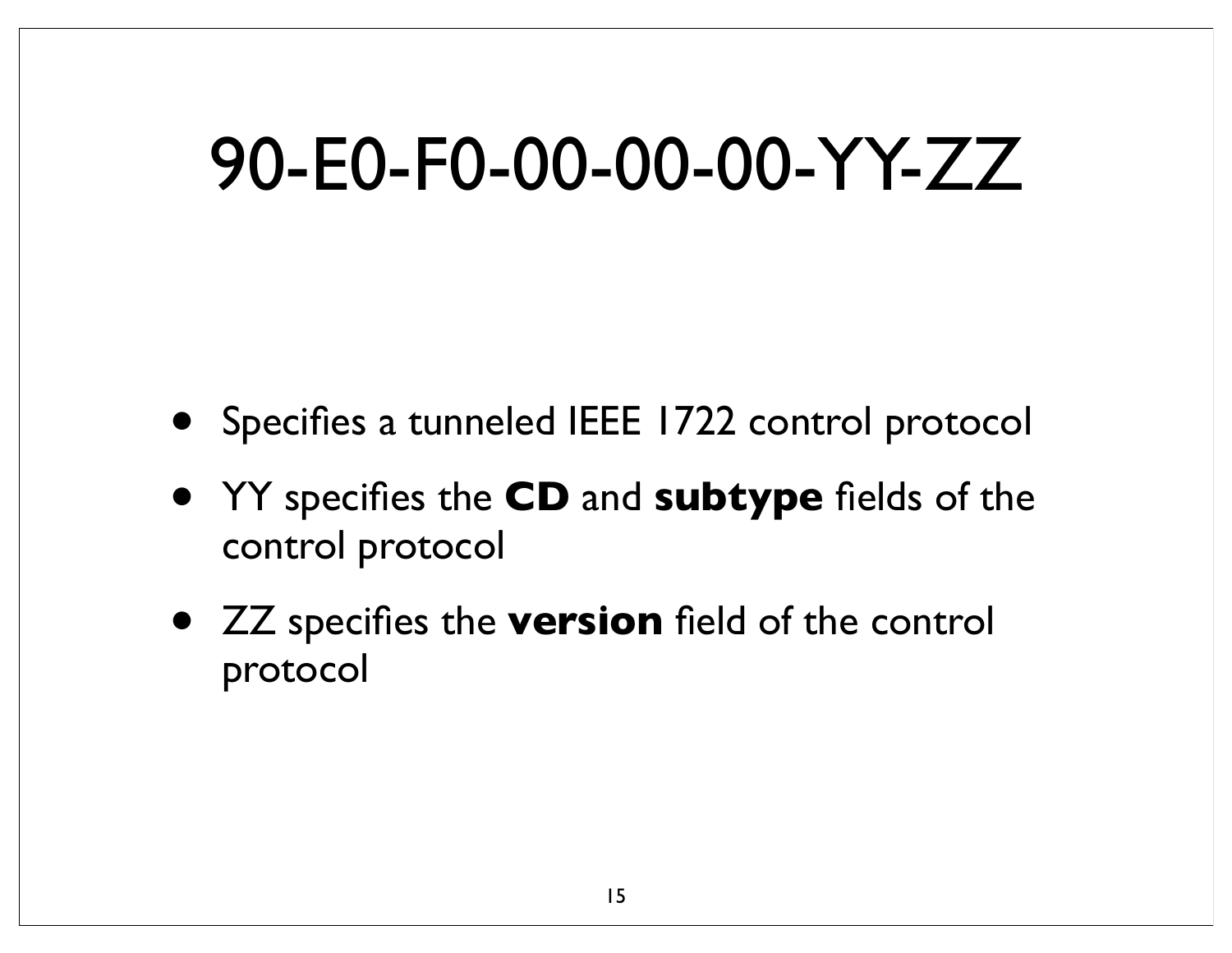#### 90-E0-F0-01-00-00-YY-ZZ

- Specifies a tunneled TCP socket protocol
- "YY-ZZ" specifies the IANA defined TCP port of the protocol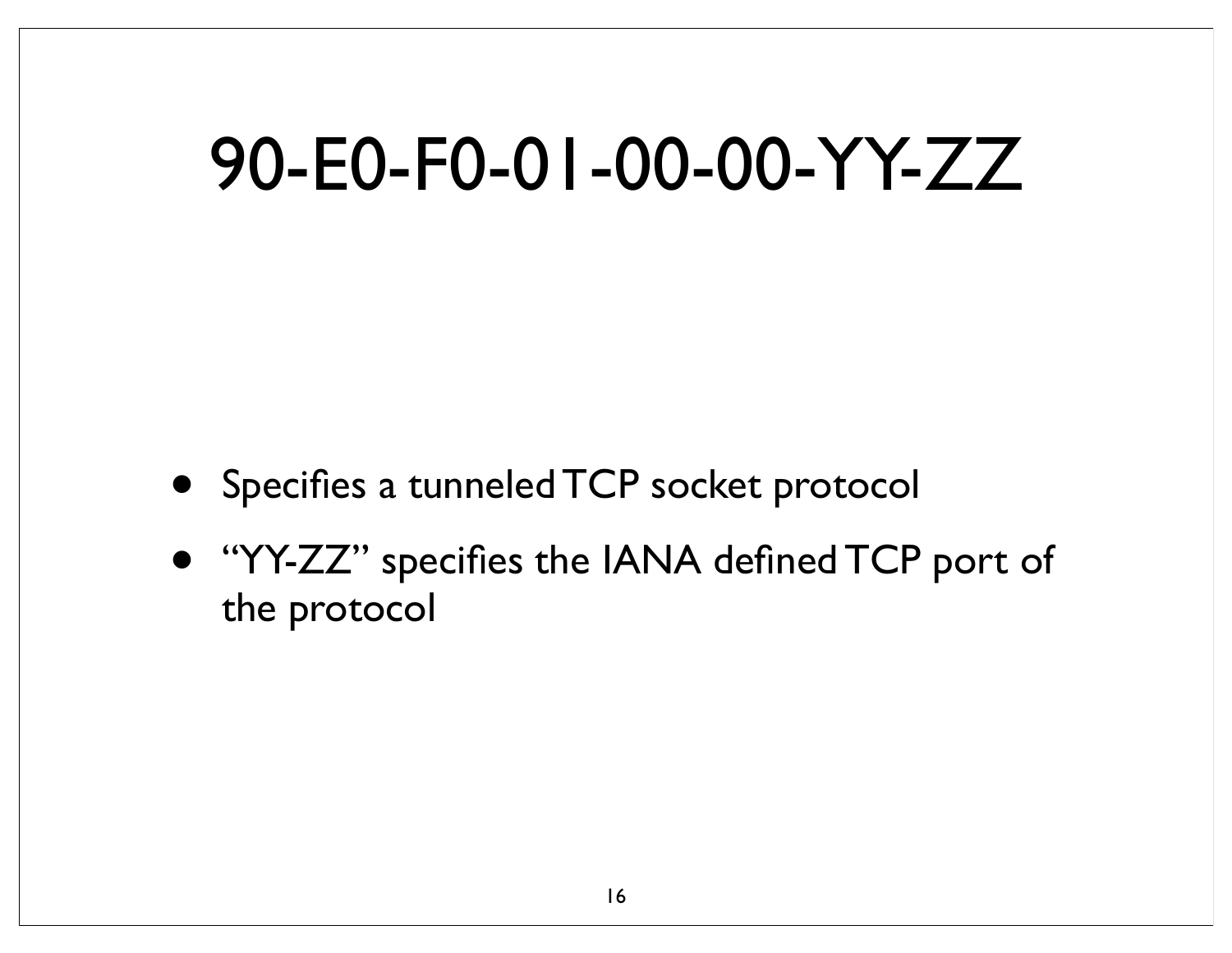#### 90-E0-F0-02-00-00-YY-ZZ

- Specifies a tunneled UDP socket protocol
- "YY-ZZ" specifies the IANA defined UDP port of the protocol
- Bit 14 of the reserved2 field specifies the "beginning of frame" (**bf**) flag, meaning the first octet of the **cs\_payload** is the beginning of a UDP packet payload.
- Bit 15 of the reserved2 field specifies the "end of frame" (**ef**) flag, meaning the last octet of the **cs\_payload** is the end of a UDP packet payload.
- The **tv** field is set if the **avtp\_timestamp** field is valid.
- The **avtp\_timestamp** field correlates with the **bf** flag.